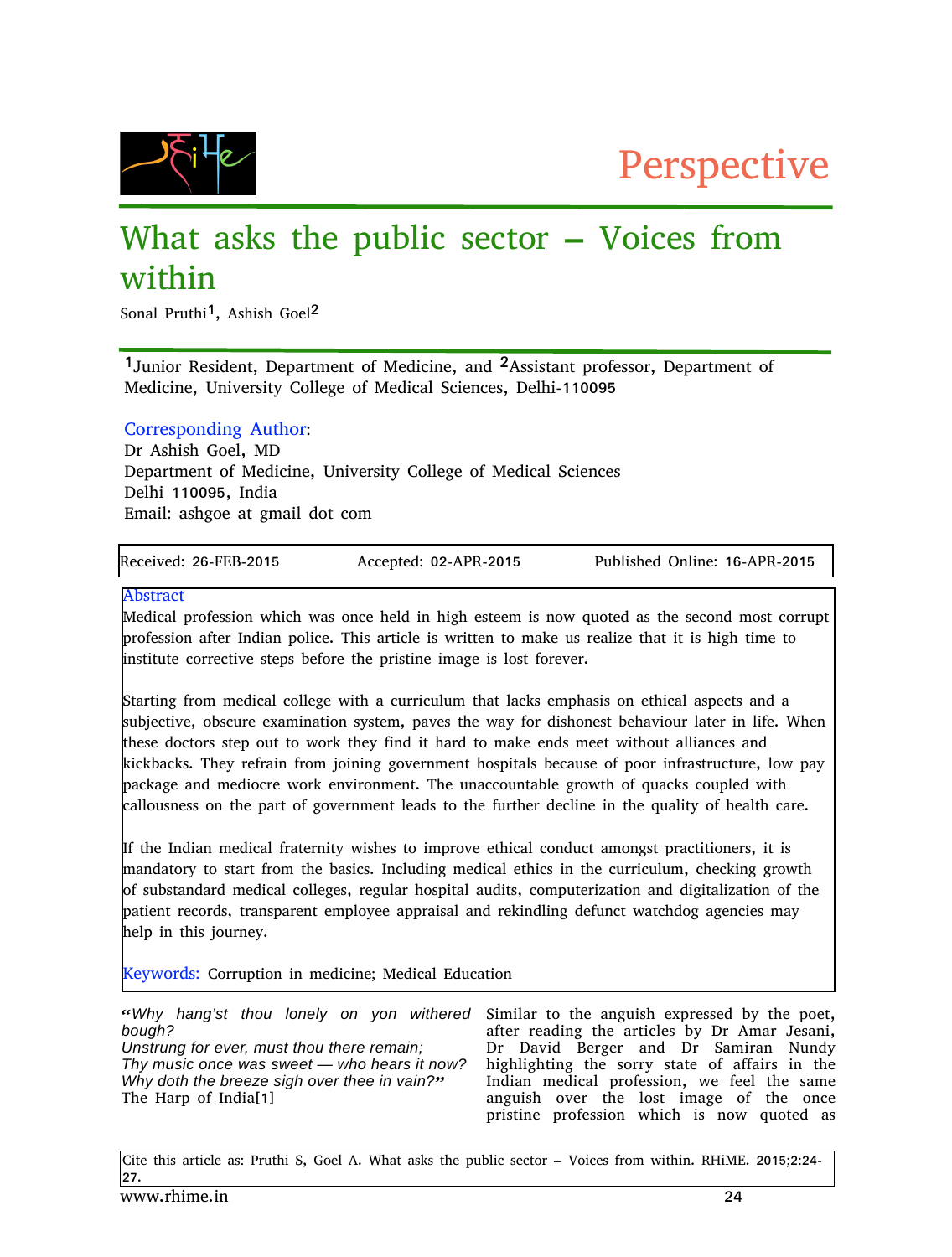the second most corrupt profession after the Indian police by Transparency International.[2-4]

The roots of Indian medical ethics can be traced back to the time of the Vedas. The Rig Ved, Sam Veda, Yajur Veda and the Atharva Veda laid the principles of an ethical medical practice and embodied he qualities of a physician and a medical student. However, these principles are now in shambles. We write this article, not as an obituary to the profession but to make us all realize that there is hope to revive the tradition before the sublime image is lost in oblivion. There is no denying the fact that the face of medicine in India has changed over the years and several ills plague the once revered profession. However let us realize that a complex interplay of intertwined factors serves to create the current perception.

#### **Role of medical education**

In most cases, a medical student starts his life's work with an aim to provide care to patients. No one chooses a career path which requires at least 8-10 years of painstakingly hard work with the sole aim to earn money, when there are easier and shorter alternatives available. It is only later when he goes through the grind with unstructured curriculum and has frustrating experiences as a clinical clerk, intern or resident, made to compensate for the shortage of class 4 staff in the various public hospitals that dilutes this initial enthusiasm to always "do good," and he is faced with the reality of sometimes conflicting choices over what is in the patient's best interests. Moreover, our flawed curriculum does nothing to improve the situation. The curriculum lacks focus on holistic growth of the student. Left choking by the sickeningly tight schedule with next to no opportunities to let off the steam and pursue hobbies, stress on didactic learning as opposed to development of skills, most students are disillusioned with the course. Most medical schools lack an objective transparent examination system and at some places under the table bribes, political contacts and parents social status influence the pass rate.[5] Not discouraging such practices early paves the way for dishonest behaviour later in life, even when they are involved with patient care. The recent technological advances promoting online tutorials and home based learning, diminishes personal interaction with mentors and patients, leaving the students unexposed and under trained in clinical practicalities and

ethical aspects of medicine, which can be learnt only by example and emulation. Instead of practise of scrupulous ethical principles during patient care being a pre requisite for passing; it is only rote knowledge that gets a student through and at the end of the training most doctors are only academically sound, unaware and unempathetic to the moral and ethical aspect of medicine.

Despite this, at the end of training most doctors still turn out be individuals who wish to care for their patients. Now, when they step into the actual world, they are faced with the constant struggle to survive. Most talented doctors shy away from joining government hospitals for dual reasons of low grade infrastructure and low pay package. Except for a handful of premier institutes in the country which offer an opportunity to grow and have a good infrastructure with a decent pay scale, the majority of such institutes face the problem of rotting buildings and equipments, poor work environment and no incentives to work hard. Some who make the effort find themselves blotted out by individuals who make their way into the system by pulling strings and drawing favours from political contacts, irrespective of professional calibre and competency, spoiling the culture and introducing mediocrity in the institution for years to come. What takes the worst hit is teaching. We cannot expect such teachers to preach morality when they cannot practise it.

#### **Growth of unregulated private sector**

The growing affinity of the people for seeking health care services in the private sector, more and more doctors entering the private health sector and disillusionment with the public healthcare system has lead to a substantial increase in unhealthy, unlawful practise based on cuts or fee splitting. This is despite specific prohibition of fee sharing in the Code of Medical Ethics 2002 by Indian Medical Council. Counterparts in this private sector who work without alliances and kickbacks find it hard to make ends meet. Lack of a set protocol for ordering investigations compounded by the absence of surveillance on part of the government and nonexistent watchdog anticorruption and insurance agencies, helps such practices to foster. The unregulated and unaccountable growth of unregistered practitioners or the quacks coupled with the government or the state's reluctance to take responsibility and adequate chastisement for such activities,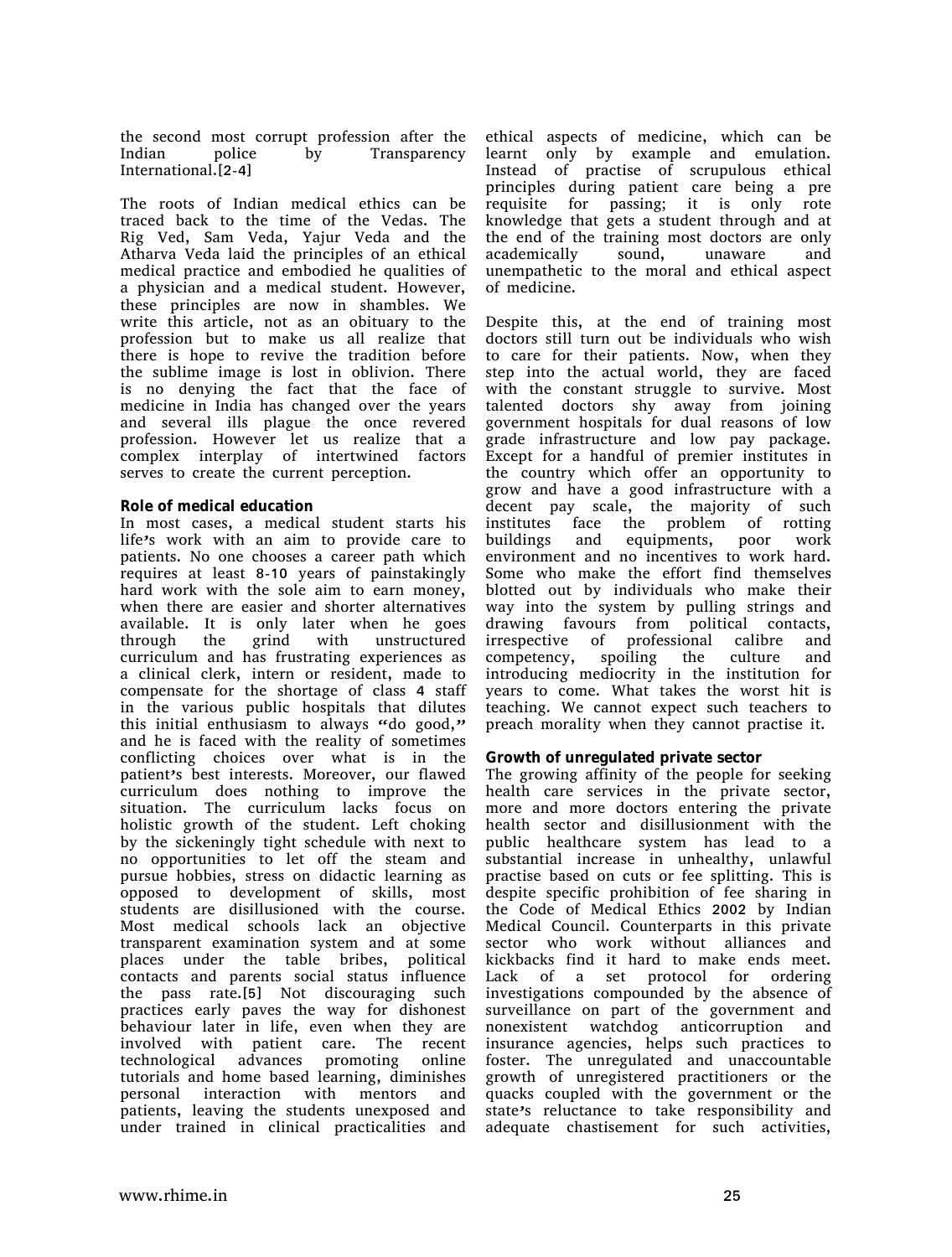leads to the further decline in the integral quality of health care.

A great force behind expansion of unregulated private sector is the lack of sufficient number of well staffed and equipped government health care centres in the periphery. Arguably, it is easy to say that though government has taken steps to set up such primary health centres (PHCs) in rural areas, the doctors are not willing to serve there. However, these PHCs are located in areas which lack basis facilities conducive for a living –a clean environment, electricity and even water supply. Poor living conditions and lack of any monetary/ promotion incentives serve as deterrents for people who wish to serve there. Rather than doctors being made a scapegoat, the government should also aim to encourage migration of other professions of the society who are critical for developing and providing habitable conditions for living.

#### **The Role of Medical Council of India (MCI) and regulatory bodies**

Even though the MCI, the apex body for doctors and medical practice in India lays down a code of conduct for medical practitioners ((Professional Conduct, Etiquette and Ethics Regulations, 2002), the enforcement of these laws seems a critical missing step. Battling with the charges of tainted officials, MCI and its official have a poor track record of following the rules themselves and making sure that these laws are respected and defaulters suitably charged. [6] The state councils similarly are in a dismal state of affairs. Even though these bodies are vested with the power to take appropriate steps when necessary ranging to levying minor fines to permanently removing the name from the medical register, the functioning has been redundant. Influenced by personal motives and contacts, required disciplinary action is rarely undertaken. In a situation such as this, it is essential is for the members of MCI to put the needs of the patient population and the medical students before their own, set examples to be emulated, take adequate corrective measures and to carry out the responsibility they are entrusted with.

### **Conclusion**

If the Indian medical fraternity wishes to improve ethical practice and conduct amongst the practitioners, it is mandatory to start from the basics. Introducing medical ethics as a part of undergraduate and postgraduate curriculum with periodic assessment and

reinforcement of the concept will help in ingraining such essential habits for lifetime. Teachers are the pillars for any system of education and selecting them appropriately and their adequate training will go a long way in improving the quality of teaching. Keeping commercialization of medical education at bay and checking unplanned growth of substandard medical colleges is equally important.

Hospitals should be subject to regular audits, not only financial but also in terms of external death audits, so that callousness on part of the health care workers is addressed. Mandatory computerization and digitalization of the patient records, electronic prescriptions, use of standard treatment bundles and operating procedures will help in reducing human errors and at the same time make things transparent, streamlined and accountable. Easy transfer of record between hospitals will reduce duplication of unwanted investigations and procedures. Appointment of floor managers to ensure smooth running of the floors, availability of telephonic help lines for post discharge queries, monitoring and follow up will also reduce burden on the hospitals and physicians enabling more equitable and efficient use of limited time and resources and reduce unnecessary shortcuts undertaken due to logistic constraints. Further, a transparent employee appraisal based on objective criteria with due weightage to academics, clinical care, research and administration is critical.

It is also time that the defunct professional councils are rekindled and take their task of regulating the health sector seriously with strict action being taken against practitioners' liasoning unethically with diagnostic centers and pharmaceutical industry. It is important to take note that there are people involved in the medical profession apart from doctors who play a critical role in fostering unethical practices for their own well being. These people should be equally targeted. Before anything else, it is important that we accept that corruption is something real and is crushing the innate moral strength and humanity of our profession. It is important we initiate some long overdue proactive measures and free our profession from the stranglehold of corruption to restore its once glorious image.

"*Those hands are cold – but if thy notes divine May be by mortal wakened once again, Harp of my country, let me strike the strain!*"